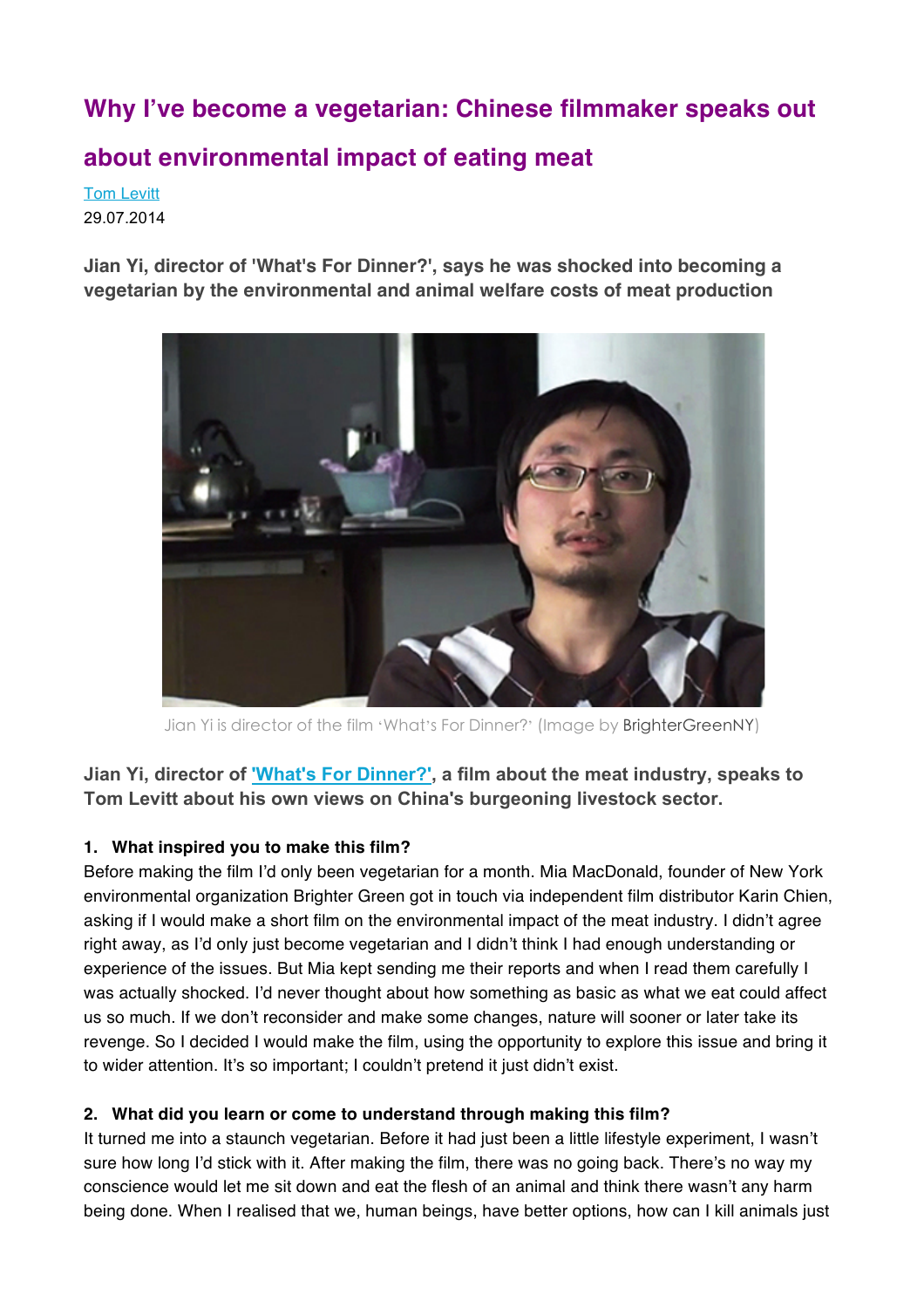to keep myself fed? How could I not remember that our appetites result in livestock suffering? How could I pretend the environmental damage had nothing to do with me? I couldn't do that.

I thought of Kafka, who also became a vegetarian. After finishing this film I can do the same as he did, look animals in the eye and say, "Now I can look at you in peace."

#### **3. Who in the film had the greatest impact on you?**

The vegetarians we interviewed, people like Xie Zheng and Dr. Yu. Both because they were actually taking action to demonstrate better ways of living, and because with their support my wife and I were able to have a vegetarian wedding and raise a vegetarian child. When society as a whole lacks understanding of healthy and green eating habits, support from friends like that is invaluable.

## **4. What's the biggest challenge you confronted while making the film?**

Well, the biggest challenge was that I wasn't very knowledgeable about the topic back then. In order to deliver convincing messages, the filmmaker needs to have deep knowledge about what s/he is making. Therefore, it was quite a challenge back then to finish shooting the film in less than two weeks while I had been a vegetarian for only a month.

Another challenge came from the crew. Three out of our five-person crew were not vegetarian. During the shooting and interviews, the crew saw and heard a lot of things over a short period, and it was intense to hear what the vegetarians and environmental experts had to say, so much so that on the last day, everyone felt mentally overloaded. Then during the last work dinner on a summer night, in a restaurant right next to the Pearl River, the crew exploded with powerful sentiments and arguments that had accumulated and been withheld for days. The vegetarians and non-vegetarians of the crew burst into heated debate. The vegetarians had even stronger feelings against meat consumption, while the non-vegetarian members of the crew were upset about being constantly judged on their choice of food during the shooting and interviews. So I turned the camera around and documented those drastically fiery moments.

## **5. How aware do you think the Chinese people are of the issues covered in the film?**

The vast majority aren't aware of the effect of the meat industry on the environment. It's important information, easily found online, so why haven't they seen it? Humans can have a kind of selective blindness sometimes, not just in China but everywhere. And our social values still favour money, enjoyment, quick rewards. Civil society is weak, there's little space for public debate, and many more "obvious" environmental issues aren't being taken seriously either, nevermind the more "conveniently" ignored impact of the meat industry.

What I want to say is that even if people are aware, that doesn't mean they'll do anything. There are examples all around us. Unlike driving cars and shopping, which also affect the environment, eating is something that everyone does, that is very close to everyone's hearts; it's both a very private and very public matter. What we choose to put in our mouths is a very private thing. What I said earlier about the fight among our crew members at the end of the film production is a case in point. You can see this also in the attitude my parents have towards our raising our child as a vegetarian. They can accept our own choices for ourselves, but they're strongly against us making the same choice for our child. They think it's like we're "kidnapping" their grandson and carrying out an experiment. (What they fail to realize is, however, that they themselves have been captured by mainstream views of meat-eating and are trying to impose that on our child).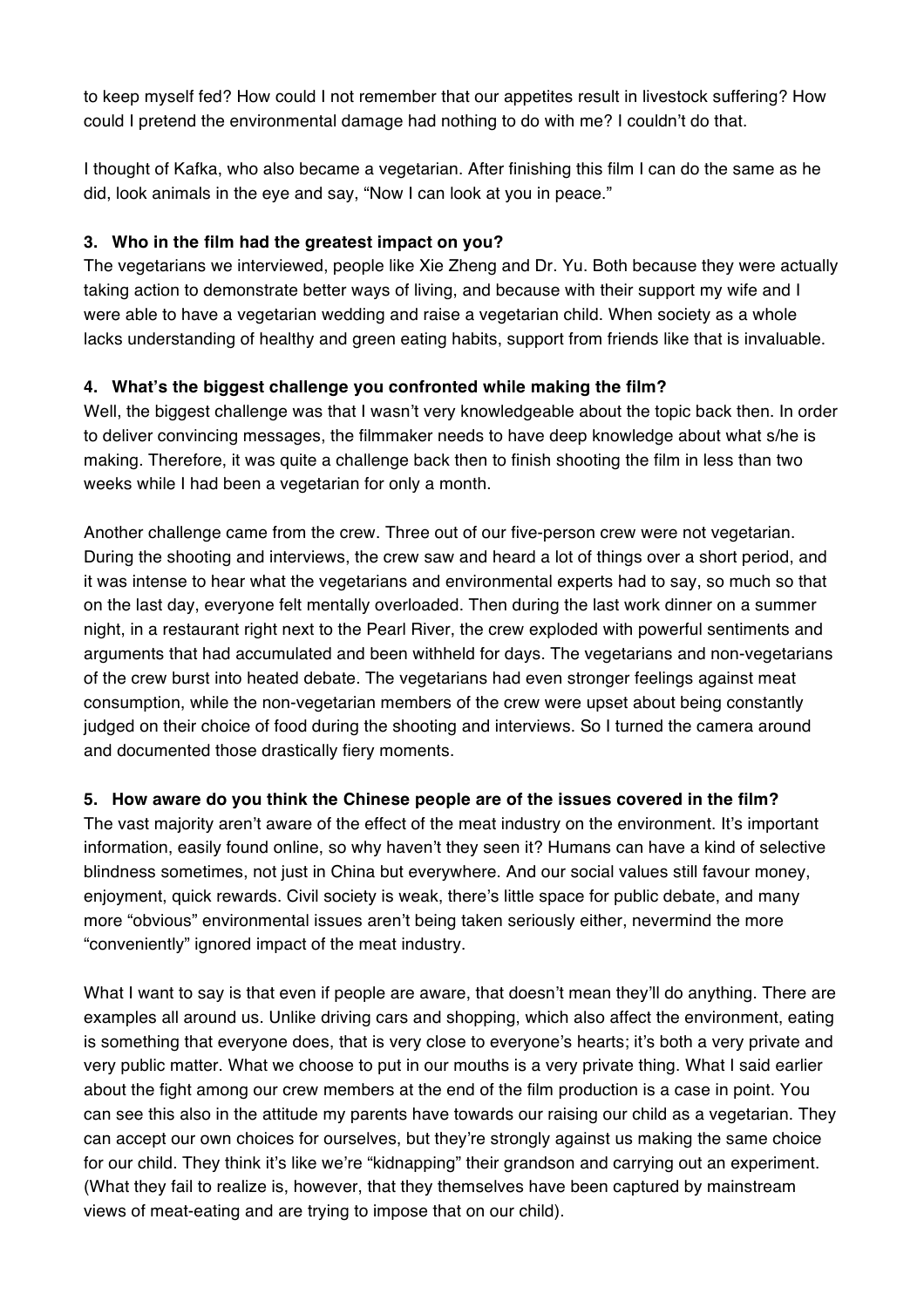But eating is almost never only a personal matter; there's always a public aspect to it. When food is grown or raised, harvested, processed, or sold, this is a societal matter. How do these processes affect the way we relate to ourselves, to other people and to society? That's something we still need to take a closer look at.

For vegetarians that lack of understanding, even opposition, from other people and even loved ones, is not necessarily a bad thing. What's worse is a lack of concern. Opposition at least drives us to think about why and what we eat, and how we eat it; to better understand how this affects us and our world. If vegetarians can look at animals, can look at the world, with compassion – why can't we do the same for other people who haven't reached the same stage of understanding we have?

## **6. In China, are there a good number of people or organizations actively advocating less meat or meatless lifestyles? If there is, why are they doing it, for global environment, personal health or animal welfare?**

I personally find that the number of people, organizations, and activities promoting vegetarianism in China is increasing. If someone makes a different choice than the mainstream on something as essential as "eating" despite all the inconveniences and "trouble" this choice entails on a daily basis, s/he must have a very important conviction. I have not done research on this, but in my observations, vegetarian advocates are driven by three major concerns: (1) personal health – this is most common among non-Buddhist communities; (2) no killing – this is strongest among Buddhists; (3) environmental concerns (including animal welfare) – this group is perhaps the smallest and are usually young members of our society and/or Buddhists. Of course, the above-mentioned are just our points of departure, while in reality, most vegetarian activists are concerned with a couple or all of them. We may also look at these from a different perspective – personal health concerns, refraining from killing other living things, and the environmental concerns of the world as a whole – they each are our responsibility concerned with a different aspect of life. And it all goes back to this one question – "what kind of a person do I want to be?"

At this point, I would like to stress the word "commitment", instead of responsibility, because one can have excellent knowledge of all these responsibilities and talk big about them in class, in writing, or in front of the camera while still regarding them as something that's not relevant to his/her personal life. Very often they become "good things to know about" rather than principles we live by. For someone who willingly chooses to be vegetarian, however, this responsibility cannot be separated from commitment. Knowing this, one should not be surprised that quite often those vegetarian friends of ours tend to be more actively concerned about others, the environment, and our planet.

Actually, to this question of "what's edible", I have something to say. Just think about this: anything that we can physically put into our mouth and be digested later on is "edible", which includes what we normally regard as food, drugs, and poison. Whether we eat it at all, and when and how much we eat it, determines "the edible" to be food, drug, or poison (for instance, some food is poisonous to people who are allergic to it; some food or drug becomes poison when we eat too much of it or overdose). Therefore, what we end up putting into our mouth by choice really depends on what we think is important.

When we think it is important to get rid of the feeling of hunger, we will eat "food"; when we think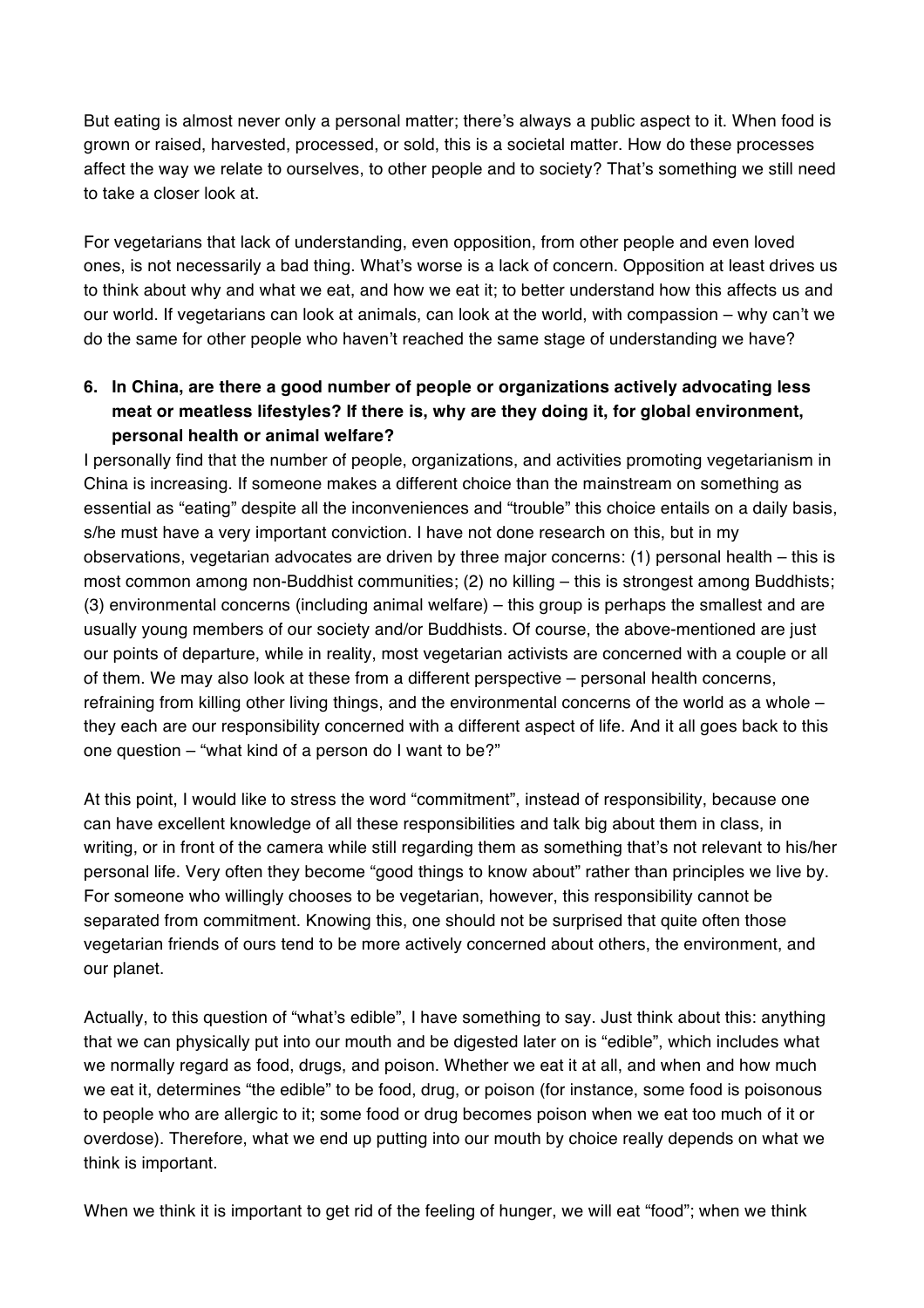losing weight is important, we stop eating as much food and sometimes choose to take in drugs; when we think it is important to cure our illness, we may choose to take drugs and go on a diet; when we think meeting our desires for meat is important, we will find all kinds of reasons why animals can and should be eaten; when we think it is important to kill ourselves in order to escape from the world's sufferings, we may think "poison" is edible. For the same reasoning, increasing public support of vegetarianism is actually a reminder to humanity that when our consumed products are abundant and man has the power to destroy the planet, it is important that we be more mindful of what we eat and how we relate to "the edible". We should give more thought to this issue and make more thoughtful choices.

Well, of course, we've been talking about vegetarian eating. Vegetarianism also covers other aspects of life. A vegetarian avoids using other forms of animal products, for much the same reason s/he does not eat meat.

#### **7. What factors do you think are increasing meat consumption in China?**

I was amazed by the impact the meat industry has on the environment we live in, but what worried me more is that in China, with one fifth of the world's people, meat production is going to expand and become more intensified in line with economic growth. There's plenty of research showing that this, coupled with China's huge population, will be hugely bad news for human health, animal welfare, food security, climate change, and many other fields. And the root cause of this is the changing values of the Chinese people.

In the last thirty years China has been powered by economic growth. Reforms have remoulded Chinese society and our values. Our self-worth is now defined by our ability to consume. But the market reforms have been incomplete: we still lack the rule of law and the transparency associated with markets, leading to our current economic structure and distorted social development. Economic development can influence politics in the West too, but China's challenge is that the ruling party and the government are bound together. Government legitimacy rests almost solely on economic growth. So the government has to push GDP growth and make economic activity the dominant role in the people's lives. All social activity becomes about the economy. It's like instant noodles – all calories, no nutrition.

The sudden acquisition of wealth and disposable resources has made the Chinese people, emerging from the planned economy's low standard of living, think that the individual is now in charge of their own lives. And to an extent that's true; we have money, we can travel or even emigrate, we are able to fulfill our ownership urges, we can eat delicacies from all over the world, drive sports cars and sail yachts, fly private planes. If you've got the money, you can do what you want, and it all seems great. But all these material possibilities have been accompanied by deterioration in the environment we live in, and humanity's future is under threat. When we use the language of economics to describe the world, when we use our material possessions to understand ourselves, of course we can't hear the cries of the animals, the complaints of nature, or the sighs of future generations.

#### **8. Were you a vegetarian before making the film?**

I've been vegetarian for five years. Five years ago my wife and I saw a couple we were friends with living a life of tranquility and moderation, and that inspired us to cut out meat. That was how it started. Then I took on this film and decided to stick with it.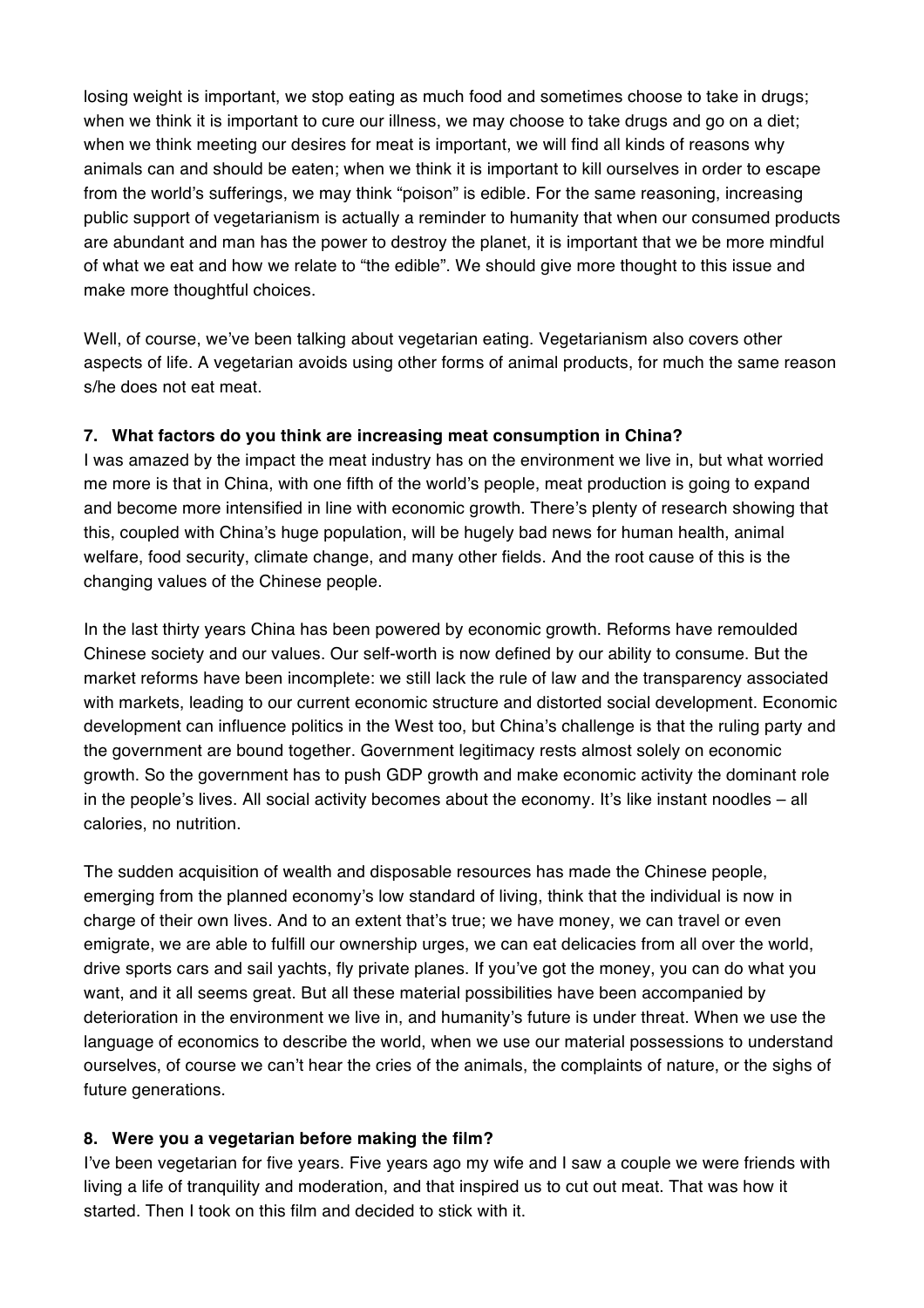I mentioned earlier that I'd decided to go vegetarian before, and that lasted for a year. This was around the Chinese New Year of 2005. I was filming a rural family that was being resettled. They were very poor; they had nothing but some cast-off furniture and a hen. That hen was so precious to them it had spent its whole life tied to the leg of the kitchen table. And as they were being resettled, they decided to kill it for the New Year dinner. And the guy, with his first swing he cut the bird's throat, then on the second he cut the rope it was tied up with. And that made me think. I wasn't religious then, but the fate of that hen for some reason made me think of our own fates. Are we only set free from our own fetters when we die? That made me decide to eat vegetarian for a year. But I never thought about it further, so I didn't stick with it.

There was something else that happened in between which brought me close to vegetarianism again. In 2008 I was in New York, eating dinner with a group of international friends. A chicken dish came out and someone said it was really good. And because in English they use the same word for 'chicken' and 'chicken meat', it sounded for a moment to me like she was saying the chicken was very good for having allowed us to eat its meat. For most people, there's no difference between a chicken and its meat. For diners, a chicken's life has no value; the only value is when it's served up as meat. I was eating a lot of meat at the time, and that was a shocking thought.

That reminds me of something a vegetarian friend, Brian, told me. His four-year-old daughter is proud to be a vegetarian, as it means she doesn't love the cute animals in the cartoons one minute, then turn around and use a real animal for food the next.

#### **9. Is the film mostly for those in cities? In rural areas meat consumption is lower, and they raise livestock to make a living. It's in the cities that the meat is actually eaten.**

The film isn't for anyone in particular. But it's more likely that people in cities will see it. As for the differing levels of meat consumption between the cities and rural areas, I haven't looked into that, so I can't say for sure. But from what I've seen, more meat is being eaten in the rural areas than in the past. And that's even more the case in the cities. People have more purchasing power, salaries are higher, so in the cities people expect to eat meat. For restaurant owners, different types of meat, and in particular exotic types, sell well and allow for much more profit than vegetarian dishes. So restaurants will try to tempt and encourage people to eat more meat.

## **10. Do you worry about the future? Do you think mankind can find a sustainable way to live and eat?**

Well, the future's possibilities are always endless. Sometimes things look pretty awful, but simply because they are so unbearably terrible, more and more people agree that things cannot go on like this and they decide to change. Environmental degradation as we see it today is largely a product of our often distorted values and world views. We process materials known as our wealth at the expense of Nature (including animals) and consume as if there were no costs to Nature and the environment. When trying to solve environmental problems, we always wish to invent new things to replace the old ones, but unfortunately the new things keep giving us new problems and make us think we need more even-newer things. We always want others to change but are unwilling to change ourselves.

Climate change is a good example of this; American politicians say, "oh, no, let's not give up too much because the voters won't re-elect us if the economy gets worse," and the Chinese are saying,